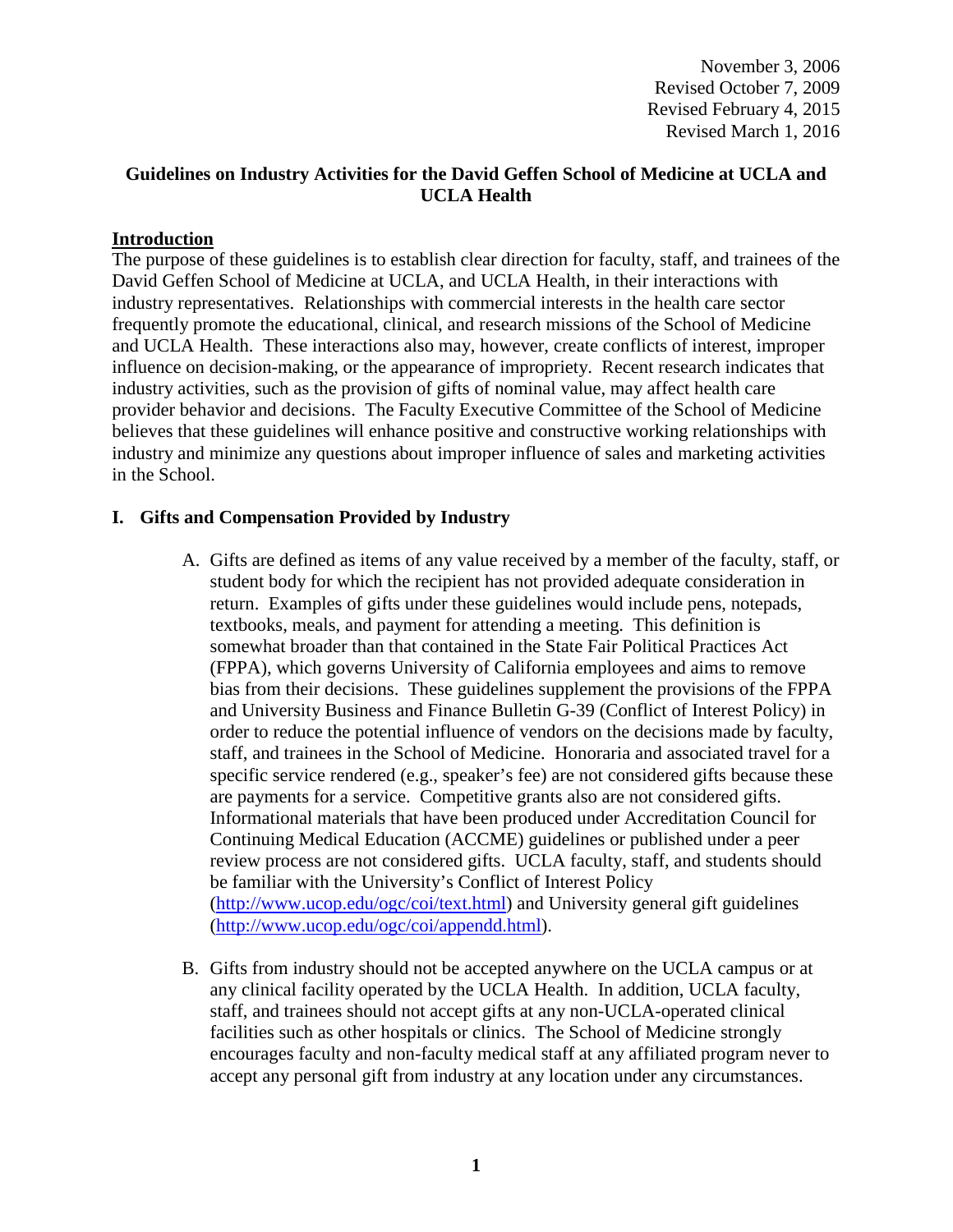- C. Individuals must continually strive to avoid the appearance that clinical care decisions are influenced by outside commercial interests, or by any benefits expected or received from any company. All offices and clinical care areas (i.e., rooms in an outpatient clinic, patient waiting areas, or hospital space) should be free of any materials that bear the name of a particular product or company (e.g., pens, papers, notepads, etc.). Individuals may not accept gifts, gratuities, meals, or compensation for listening to a sales talk by an industry representative, for prescribing or changing a patient's prescription, or for attending a CME or non-CME activity (unless the individual is a speaker or is otherwise actively participating or presenting at the event).
- D. Pharmaceutical or device samples have the potential to inappropriately influence clinical care of patients. For example, samples may encourage a physician to prescribe a new branded costly medication when older generic inexpensive medications may have the same or greater proven efficacy and safety. At the same time, the ready availability of no-cost samples may be of benefit for patients of limited financial means or where treatment adherence is an issue. UCLA faculty, staff, and trainees should utilize pharmaceutical or device samples (i.e., glucose meters) only within policies established by UCLA Health (i.e., logging in of samples), and when these samples clearly enhance patient care. Samples should not be used simply as a convenience or because of the encouragement of industry representatives. Samples should not be solicited or obtained by faculty, staff or trainees for personal use or for use by family members.

### **II. Access to Clinical and Non-clinical Areas by Sales and Marketing Representatives**

- A. UCLA is firmly committed to protecting the privacy of our patients. Individuals who are not involved in the care of the patient will not be allowed to be present without the patient's consent while the patient is being examined or otherwise treated. The presence of device vendor representatives in a clinical area such as an Operating Room or Procedure Room to assist with device implantation, testing or settings will be listed as part of the treatment team in the Operating Room log maintained in the patient's medical record, and must be identified on the Surgical Informed Consent form.
- B. Sales and marketing representatives are not permitted in any clinical areas except to provide in-service training on devices and other equipment already purchased, or to provide demonstrations that may be of benefit to patients and where no purchase is required. Under those circumstances, representatives are allowed only by appointment.
- C. Sales and marketing representatives are permitted in non-clinical areas by appointment only. Appointments will normally be made for such purposes as: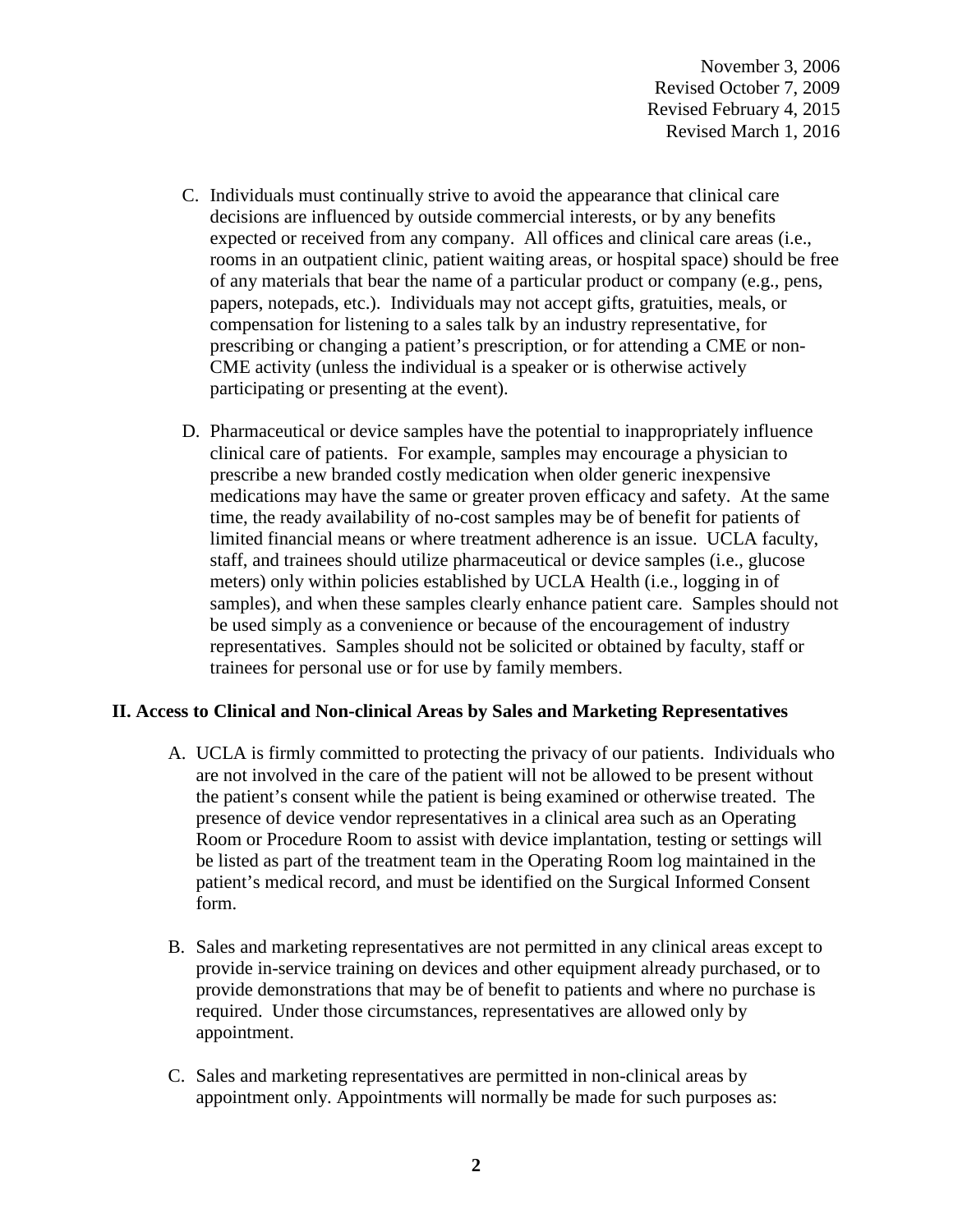- 1. In-service training of personnel for research or clinical equipment or devices already purchased;
- 2. Evaluation of new purchases of equipment, devices, or consideration of addition of new pharmaceuticals to the hospital medication formulary.
- 3. While appointments may be made at the discretion of any faculty member, the overall activity of sales and marketing representatives is subject to the oversight of division chiefs, department chairs, medical staff leadership, and other designated officials of the SOM and UCLA Health.

## **III. Industry Support for Educational and Other Professional Activities**

- A. All events that receive industry support and are sponsored by the School of Medicine or UCLA Health must be compliant with ACCME Standards for Commercial Support *whether or not CME credit is awarded.* This includes not only educational events, but also other professional activities such as faculty or staff meetings, regardless of whether these events occur on or off the UCLA campus.
- B. Industry grants to support educational or professional activities must comply with ACCME Standards and must be administered by departments or divisions and not by individual faculty. Faculty, staff, and trainees should become familiar with the ACCME Standards for Commercial Support. The Standards may be found at [www.accme.org.](http://www.accme.org/) Divisions and departments are advised to maintain records of compliance with the ACCME Standards. Guidance on interpretation of ACCME standards may be obtained from the Office of Continuing Medical Education in the School of Medicine or, for the clinical neurosciences, the Office of Professional and Community Education in the Semel Institute.
- C. Industry representatives may not directly provide meals or other types of food for any educational or professional activity of the School of Medicine, anywhere on the UCLA campus or at any facility operated by UCLA Health. Faculty, staff, and trainees are strongly encouraged not to accept such meals at any location under any circumstances.
- D. Faculty and medical staff should evaluate very carefully their own participation in meetings and conferences that are fully or partially sponsored or run by industry because of the high potential for perceived or real conflict of interest. Individuals should actively participate in meetings and conferences supported in part or in whole by industry (e.g., giving a lecture, organizing the meeting) only if the meetings and conferences follow these guidelines: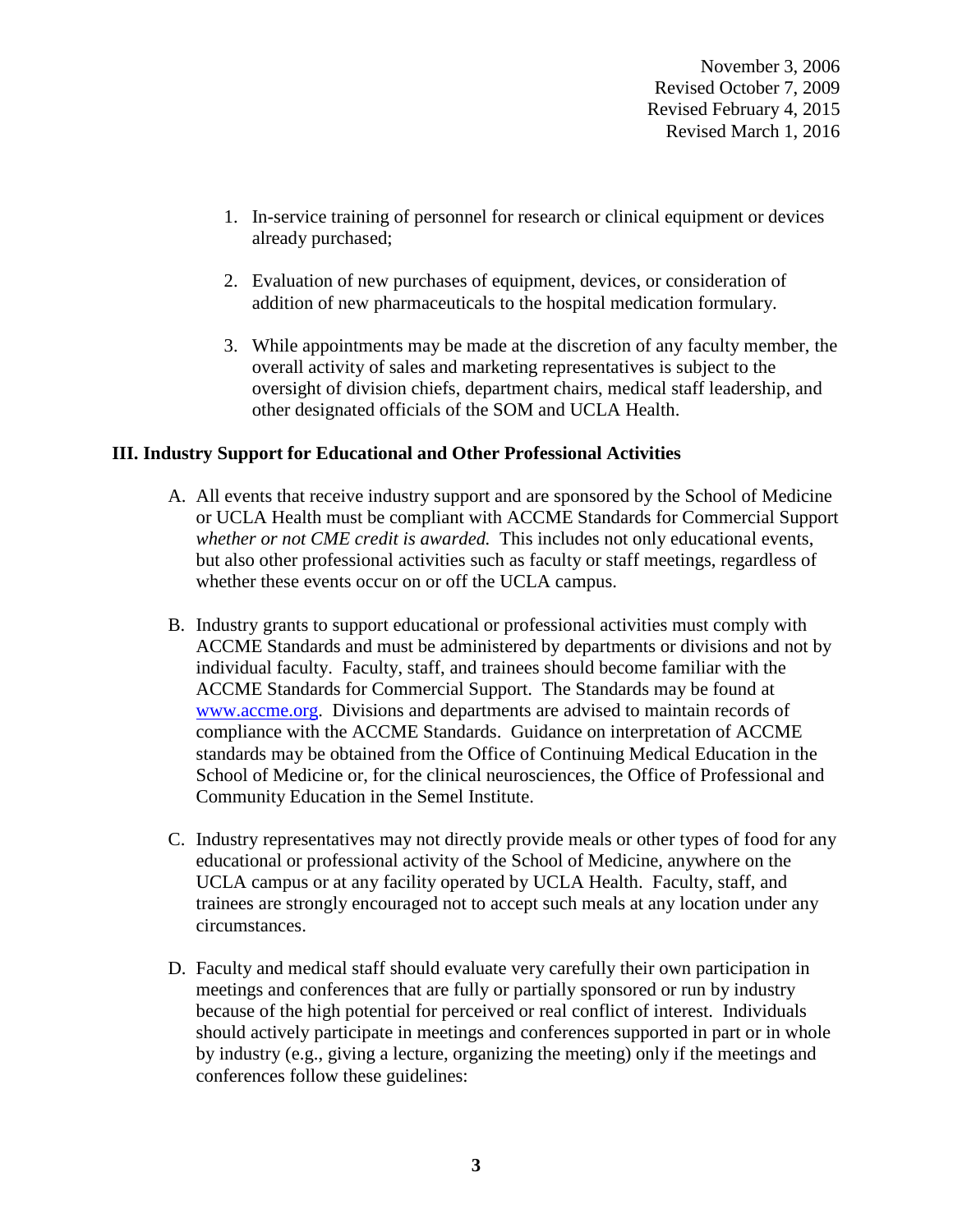- 1. Financial support provided by industry is fully disclosed by the meeting sponsor;
- 2. The lecturer is solely responsible for the content of the lecture. The lecturer is expected to provide a fair, balanced, and where possible evidence-based assessment of therapeutic options and to promote balanced discussion of the topic. The lecturer prepares his or her slides and other educational materials and does not delegate this to industry sponsors;
- 3. The meeting organizer is not required by an industry sponsor to accept advice or services concerning speakers, content, or meeting organization as a condition of the sponsor's contribution of funds or services;
- E. These provisions do not apply to meetings of professional societies that may receive partial industry support, or other meetings governed by ACCME Standards, where outside organizations take responsibility for ensuring that presentations are free of commercial influence.
- F. Industry sales representatives have the same access to the official educational offerings of the University as other members of the general public. Generally, these are official courses of the University or CME programs in accordance with ACCME guidelines. Faculty or departments should not offer preceptorships to industry representatives without involvement of the Office of Continuing Medical Education in the School of Medicine or, for the clinical neurosciences, the Office of Professional and Community Education in the Semel Institute.

### **IV. Student and Other Trainee Interactions with Industry**

- A. All students, residents, trainees, and staff should receive training from the School of Medicine regarding potential conflicts of interest in interactions with industry.
- B. Industry support of students and trainees should be free of any actual or perceived direct benefit to the company providing the funds. Funds must be provided to an academic unit of the School of Medicine specifically for the purpose of education and must comply with all of the following provisions:
	- 1. The School of Medicine department, program or division must oversee the activity to be funded, and certify that the funded activity enhances the goals of the training program.
	- 2. The School of Medicine department, program or division must have sole discretion to determine how the funds are to be used. If the funds are intended to support educational activities or professional expenses of a trainee or trainees, the department, program, or division should have total discretion in deciding which students or trainees receive support.